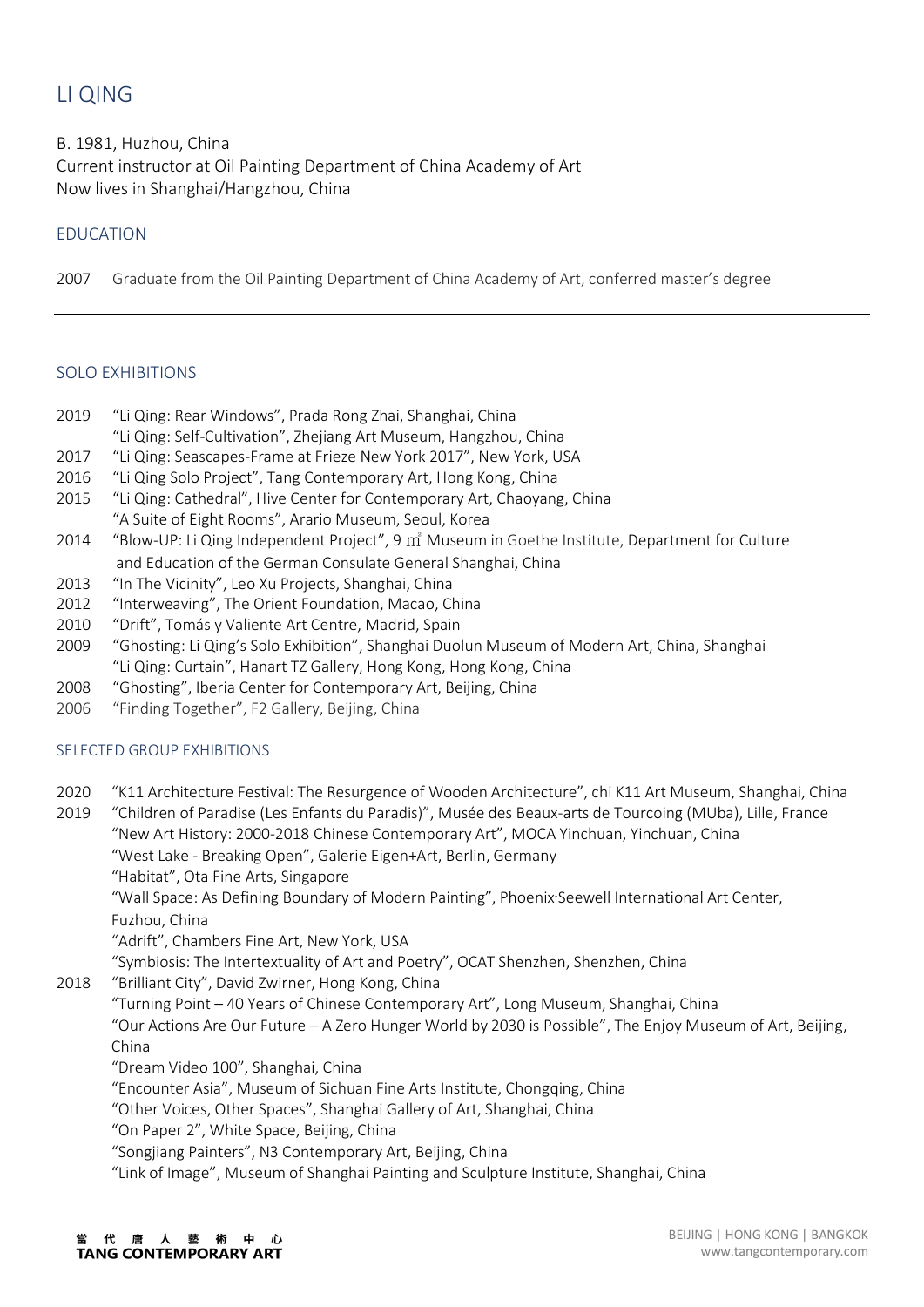2017 Anren Biennale, Chengdu, China "Within Sight: Chinese New Painting at Post Financial Crisis Era", Tang Contemporary Art, Bangkok, Thailand "A New Ballardian Vision", Metro Pictures, New York, USA Jean-Francois Prat Prize, Bredin Prat, Paris, France "Interaction: Contemporary Chinese Art in Nuremberg", Konfuzius-Institut Nurnberg-Erlangen, Nuremberg, Germany "Partial Archive", Yell Space, Shanghai, China "Rip It Up: 2nd Changjiang International Photography and Video Biennale", Changjiang Museum of Contemporary Art, Chongqing, China "All Happens after Sunset", MoCA Pavilion, Shanghai, China "City of Stars", Art Project CZ, Shanghai, China Art Basel Hong Kong 2017, Hong Kong, China "Please Fasten Your Seat Belt as We Are Experiencing Some Turbulence", Leo Xu Projects, Shanghai, China "Free Realm - Beijing 798 · Guiyang Contemporary Art Exhibition", Guiyang, China 2016 "Temporary Museum", Museum of Shanghai Academy of Fine Arts, Shanghai, China "The Decameron", BMCA Documenting Art, Beijing, China "New Order: Alter Mondialisme", Just Space, Sanya, China "Historicode - Scarcity & Supply: Nanjing International Art Festival", Nanjing, China "The Exhibition of Annual of Contemporary Art of China", Minsheng Art Museum, Beijing, China "New Capital", Museum of Contemporary Art Chengdu, Chengdu, China "Dissensus Agitation-The Painting to Language", Today Art Museum, Beijing, China "Over The Wall, Paintings Tempted by Installation", Tang Contemporary Art, Beijing, China "By Destiny, Arario Museum", Jeju, Korea "Performing Time", Leo Xu Projects, Shanghai, China "New Chapter", Artron Art Center, Shenzhen, China "Unrealities in The Reality: The Intellectual Dimension of Daily Life", Boxes Art Space of OCT-Harbour, Shenzhen, China "Works of Post 80's after 2008 from Long Museum Collection", Long Museum, Shanghai, China "The Mud of Compound Experience", Hong Kong, China Art Basel Hong Kong 2016, Hong Kong, China "Between You and Them", Australia China Art Foundation, Shanghai, China "Painting20X20", Poly Gallery, Hong Kong, China "Fact or Fiction", Tang Contemporary Art, Hong Kong, China "Air: Ningbo International Contemporary Art Exhibition", Ningbo Art Museum, Ningbo, China 2015 "The Exhibition of Annual of Contemporary Art of China", Minsheng Art Museum, Beijing, China "Nanjing International Art Festival", Nanjing, China "Pimo Contemporary Art Festival", Shanghai, China "Midnight Laughter", Merkur Gallery, Istanbul, Turkey "Artissima", Turin, Italy "Painting20X20", Poly Art Museum, Beijing, China "Copyleft: China Appropriation Art", Power Station of Art, Shanghai, China "Garden Splendors", Jinji Lake Art Museum, Suzhou, China "Breaking The Image", Sishang Art Museum, Beijing, China "The System of Objects", Minsheng Art Museum, Shanghai, China "Art Basel Hong Kong 2015", Hong Kong, China "Within Sight: Chinese New Painting at Post Financial Crisis Era", Taylor Association of Artists, Paris, France "Blow-Up: Chinese New Painting at Post Financial Crisis Era", Changjiang Museum of Contemporary Art, Chongqing, China "The 2nd "CAFAM·Future" Exhibition Tracking Program: Future Formula", 798 Art Factory, Beijing, China 2014 "Conscious: Twelve Views on Painting", Tang Contemporary Art, Beijing, China "The Road of Life", 01100001 Space, Beijing, China "Present-ing Recital Louder Than Paint", Shanghai Gallery of Art, Shanghai, China "Labor and Time", Chambers Fine Art, Beijing, China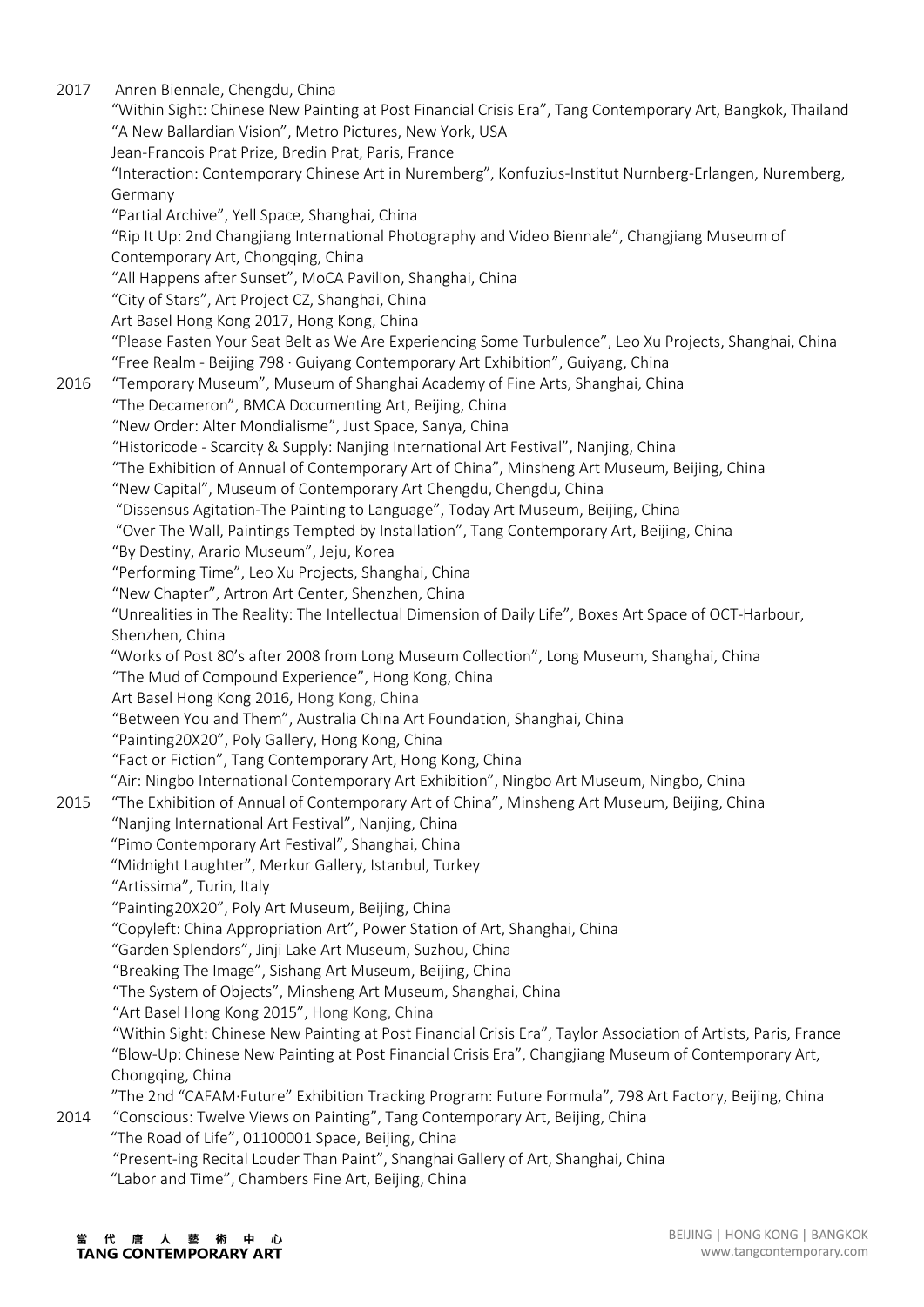- 2013 "Life Drawing" Project, Platform China Contemporary Art Institute, Beijing, China "Monologue", Tang Contemporary, Bangkok, Thailand "Jungle II—A Thriving Morphology: Theory Of Relativity", Platform China Contemporary Art Institute, Beijing, China
- 2012 "Looking Awry, Iberia Center for Contemporary Art, Chaoyang, China
- 2011 "19 Solo Shows About Painting", Platform China, Beijing, China
	- "Almost Tangible", Arario Beijing, Beijing, China

 "Fly Through the Troposphere- Memo of the New Generation Painting", Iberia Center for Contemporary Art, Chaoyang, China

 "Surplus Good lookingness: Re-Interpretation of the Daily Aesthetic Experience", Tang Contemporary Art, Beijing, China

- 2010 "Asian Landmark: Toyota Art Project", Iberia Center for Contemporary Art, Chaoyang, China "The Personal Dimension: The Four Young Chinese Artists Group Exhibition", Arario Chelsea, Chelsea, USA
- 2009 "Generation Hangzhou 2.0", F2 Gallery, Beijing, China
- 2008 "Multiple Realities", F2 Gallery, Beijing, China

2007 "Time Difference-New Art from China and USA", Initial Access, Wolverhampton, UK "The Great Yangtze River Bridge", White Canvas Gallery, Nanjing, China "The First Today"s Documents", Today Art Museum, Beijing, China "Beyond Image-Chinese New Painting", Shanghai Art Museum, Shanghai, China

2006 "Conversation 10+10", Zendai Museum of Modern Art, Shanghai, China "Beyond Dimension-Chinese New Painting", Square Gallery of Contemporary Art, Nanjing, China "Potential Dialogue-The Party of Sino-Austria young artists", RCM Museum, Nanjing, China "Exhibition of Zhejiang young painters & awarded Academy Prize", Zhejiang exhibition center, Hangzhou, China

### WORKS COLLECTED BY

Deutsche Bank, Germany IVAM/Institut Valencia d'Art Modern, Valencia, Spain Rubell Family Collection, Miami, USA Arario Museum, Seoul/Jeju, Korea Kistefos Museum: Christen Svevaas Art Collection, Oslo, Norway Initial Access: Frank Cohen Collection, Wolverhampton, UK Bredin Prat Foundation, Paris, France DSL Foundation, Paris, France Art at Swiss Re, Zurich, Switzerland Logan Foundation, San Francisco, USA Australia China Art Foundation, Melbourne, Australia Art & Culture Foundation(IAC) of Spain, Madrid, Spain Long Museum, Shanghai, China Yuz Museum, Shanghai, China Qiao Zhibing Collection, Shanghai, China Himalayas Art Museum, Shanghai, China Square Gallery of Contemporary Art, Nanjing, China Star Museum, Shanghai, China Zhejiang Art Museum, Hangzhou, China K11 Foundation, Hong Kong, China CC Foundation, Shanghai, China Fosun Foundation, Shanghai, China New Century Art Foundation, Beijing, China Mountain Art Culture & Education Foundation, Taipei, China China Academy of Art, Hangzhou, China

#### PRIZES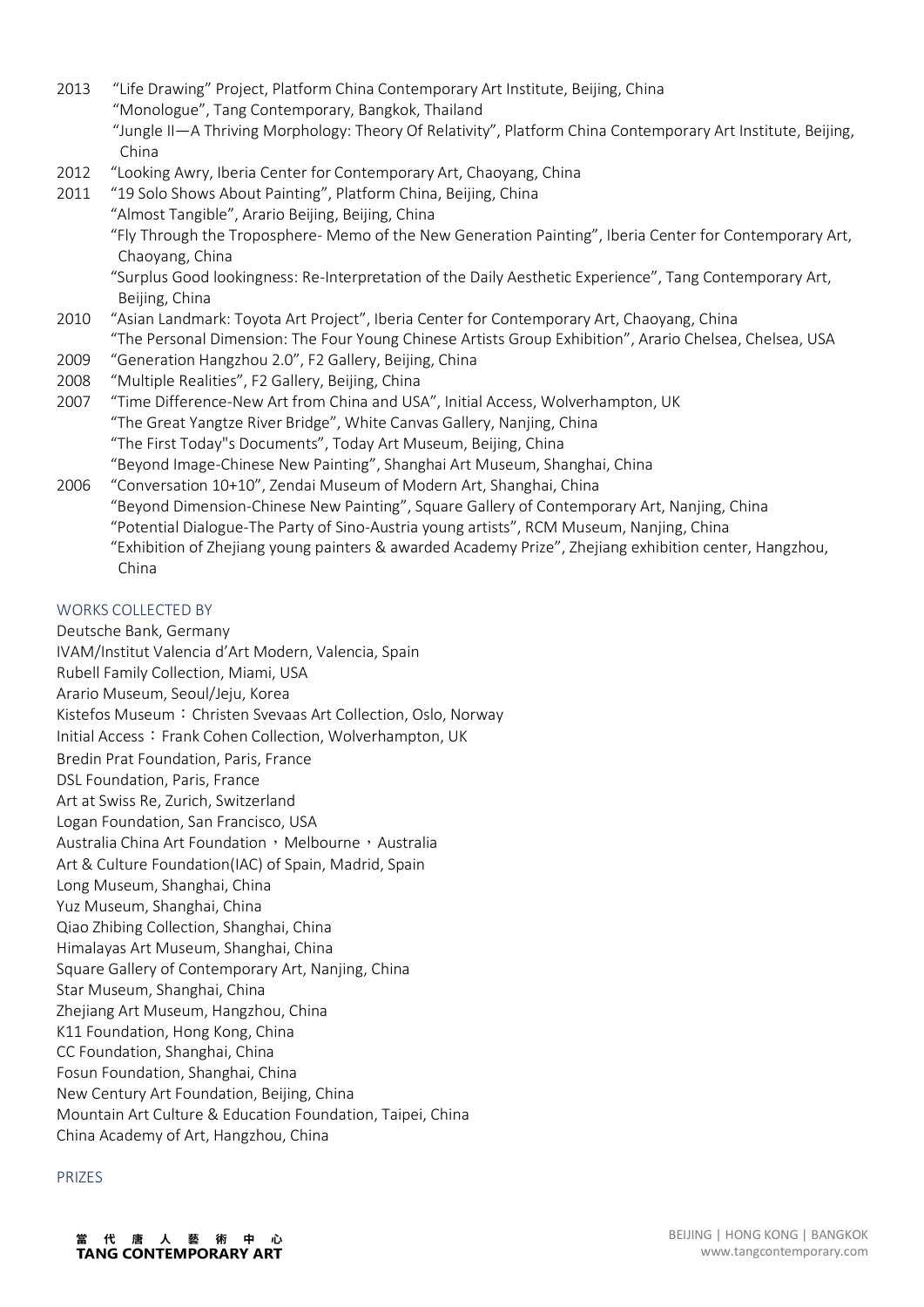## 2017 Shortlisted for the Jean-François Prat Prize 2017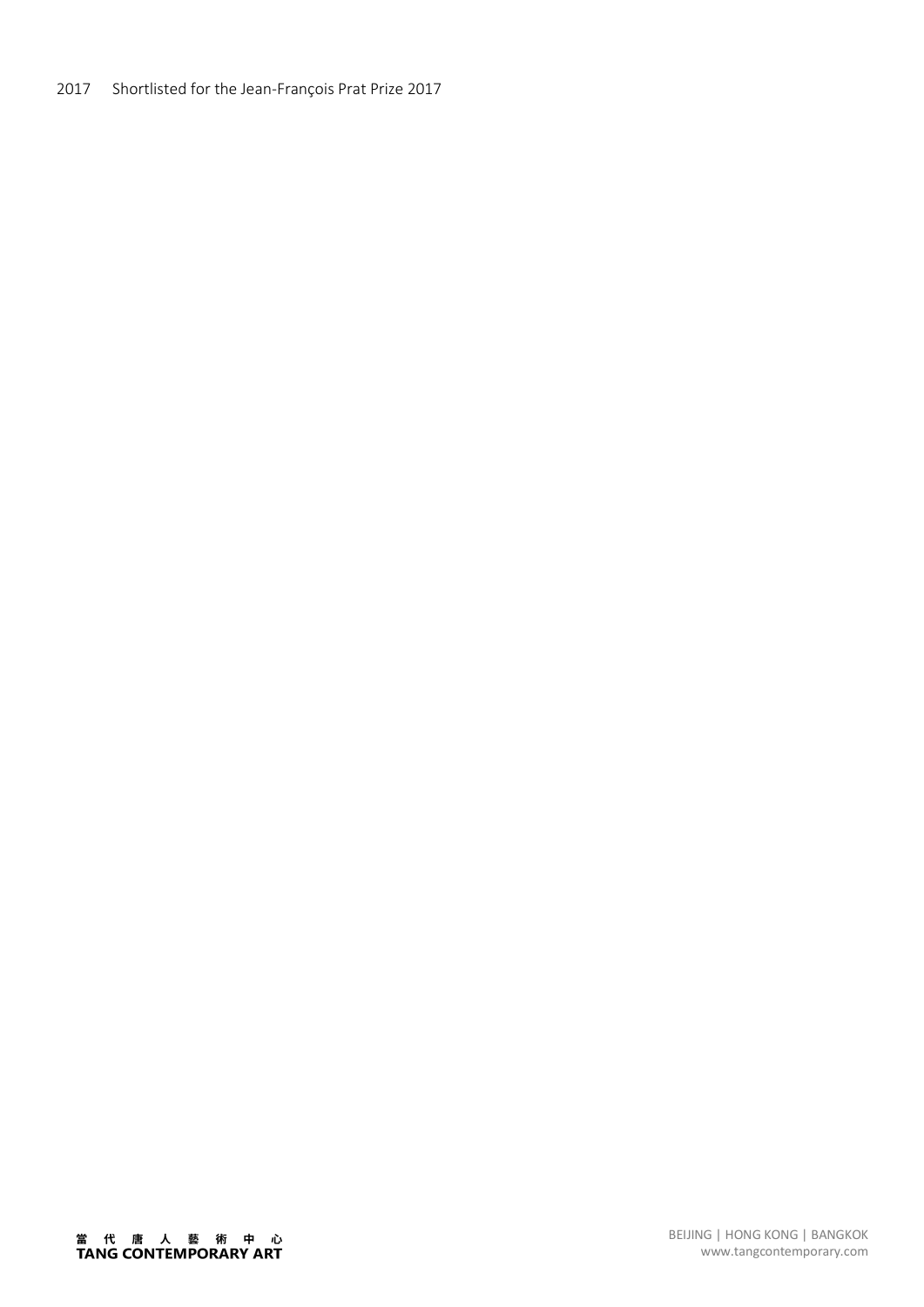李青

1981 出⽣於浙江湖州,中國 現任教於中國美術學院油畫系

#### 教育背景

2007 畢業於中國美術學院油畫系,獲碩士學位

#### 部分個展

- 2019 《李青:後窗》, Prada 榮宅, 上海, 中國
- 《李青:自我修養》, 浙江美術館, 杭州, 中國
- 2017 《李青: 海景》2017 紐約弗里茲博覽會 Frame 單元, 紐約, 美國
- 2016 《李青個人項目》, 當代唐人藝術中心, 香港, 中國
- 2015 《李青:大教堂》,蜂巢當代藝術中心,北京,中國
- 《八間套》,阿拉里奧美術館,首爾,韓國
- 2014 《消費時代的情感-放大:李青個人項目》,9平米美術館,上海,中國
- 2013 《若比邻》,Leo Xu Projects,上海,中国
- 2012 《交織》, 東方基金會, 澳門, 中國
- 2010 《飄零》, Tomás y Valiente 藝術中心, 馬德里, 西班牙
- 2009 《重影》,多倫現代美術館,上海,中國
- 《帷幕》,漢雅軒,香港,中國
- 2008 《重影》,伊比利亞當代藝術中心,北京,中國
- 2006 《⼤家來找茬》,F2 畫廊,北京,中國

## 部分群展

- 2020 《K11 建築藝術節: 木構復興》, chi K11 藝術館, 上海, 中國
- 2019 《天堂的孩子》,圖爾昆美術館,里爾,法國 《新藝術史: 2000-2018 中國當代藝術, 銀川當代美術館, 銀川, 中國 《⻄湖 – 超越常規》,Eigen+Art 畫廊、柏林、德國 《棲居地》,⼤⽥秀則畫廊,新加坡 《牆面:作為現代主義繪書的邊界》,鳳凰·威獅國際藝術中心,福州,中國 《漂泊》,前波畫廊,紐約,美國 《共牛:詩與藝術的互文》, OCAT 深圳館, 深圳, 中國
- 2018 《璀璨都市》,大衛·卓納畫廊,香港,中國 《轉折點-中國當代藝術四十年》, 龍美術館, 上海, 中國 《行動造就未來‐實現全球零飢餓》,悅美術館,北京,中國 《Dream Video 100》,上海,中國 《相遇亞洲》,四川美術學院美術館,重慶,中國 《彼聲彼處》,滬申畫廊,上海,中國 《On Paper 2》,空白空間, 北京, 中國 《松江書家》,三遠當代藝術中心,北京,中國 《形象的鏈接》,上海油書雕塑院美術館,上海,中國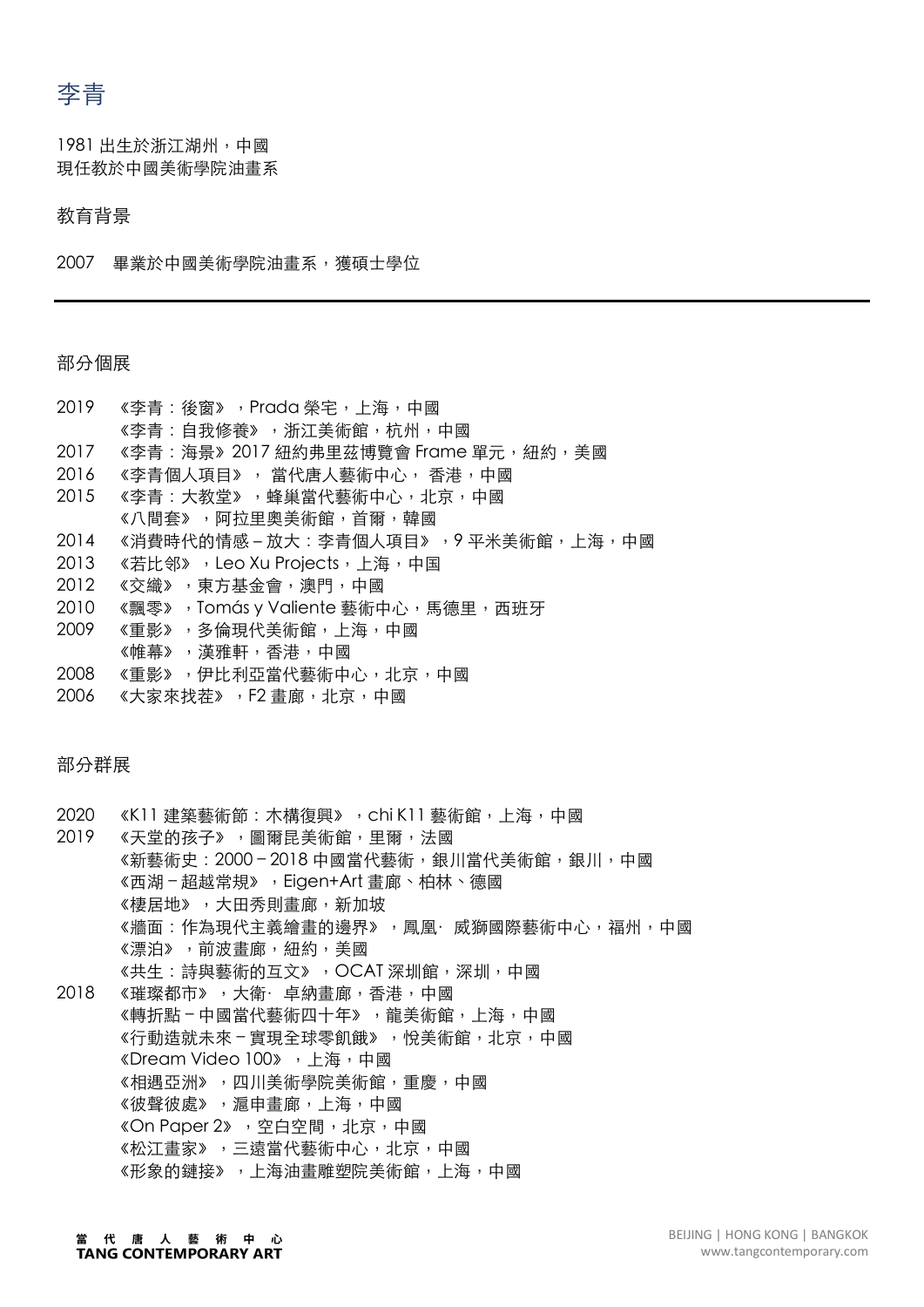2017 安仁雙年展,成都,中國 《目光所及-後余融危機時代下的中國新繪畫》,當代唐人藝術中心,曼谷,泰國 《新巴拉德視鱼》, Metro Pictures, 紐約, 美國 Jean-Francois Prat 獎, Bredin Prat, 巴黎, 法國 《東學西見 - 中國當代藝術在紐倫堡》, 紐倫堡—埃爾蘭根孔子學院, 紐倫堡, 德國 《局部檔案》,要空間,上海,中國 《萬丈高樓平地起:第二屆長江國際影像雙年展》,長江當代美術館,重慶,中國 《在日落後發生》,上海 MoCA 藝術亭台,上海,中國 《星空之城》, Art Project CZ, 上海, 中國 香港巴塞爾博覽會,香港,中國 《請系好安全帶,我們正經過氣流顛簸》,Leo Xu Projects,上海,中國 《自由場域 - 北京 798· 貴陽當代藝術展》, 貴陽, 中國 2016 《臨時博物館》,上海美術學院美術館,上海,中國 《十夜》,BMCA 藝術文件展,北京,中國 《新國際:另一個世界是可能的》,即空間,三亞,中國 《蕭條與供給》,南京國際美術展,南京,中國 《中國當代藝術年鑑展》,民生現代美術館,北京,中國 《新資本論》, 成都當代美術館, 成都, 中國 《歧感激流一通向語言的繪畫》,今日美術館,北京,中國 《出牆:面對裝置誘惑的繪畫》,當代唐人藝術中心,北京,中國 《天注定》,阿拉⾥奧美術館,濟州,韓國 《演繹時間》, Leo Xu Projects, 上海, 中國 《時間·翻頁》,雅昌藝術中心,深圳,中國 《現實中的不現實:日常生活的精神維度》,華僑城歡樂海岸·盒子藝術空間,深圳,中國 《80 後·08 後》,龍美術館藏青年藝術家作品展,龍美術館,上海,中國 《混合經驗的泥巴》, ⾹港,中國 2016 ⾹港巴塞爾博覽會, ⾹港,中國 《之·間》,澳⼤利亞中國當代藝術基⾦會,上海,中國 《繪畫 20X20》,保利藝術空間,香港,中國 真實·抑或幻象,當代唐人藝術中心,香港,中國 《空氣》,寧波國際當代藝術展,寧波美術館,寧波,中國 2015 《中國當代藝術年鑑展》, 民生現代美術館, 北京, 中國 《南京國際美術展》,南京,中國 《皮毛當代藝術節》,上海,中國 《夜半笑聲》, Merkur Gallery, 伊斯坦布爾,土耳其 《Artissima》, 都靈,意⼤利 《繪畫 20X20》,保利藝術博物館,北京,中國 《中國挪用藝術》,上海當代藝術博物館,上海,中國 《園林異景》, 金雞湖美術館, 蘇州, 中國 《破圖集》,寺上美術館,北京,中國 《物體系》,民生現代美術館,上海,中國 2015 ⾹港巴塞爾博覽會, ⾹港,中國 《目光所及 - 後金融危機時代的中國新繪書》, 泰勒基金會, 巴黎, 法國 《放大 - 後金融危機時代的中國新繪畫》,長江當代美術館,重慶,中國 《未來方程式 - 第二屆 CAFAM 未來展跟踪計劃》, 798 藝術工廠, 北京, 中國 2014 《社會風景 - 中國當代繪畫中的風景敘事》, 成都市國際文化藝術品交流中心, 成都, 中國 《自我的社會學》,誠品畫廊,台北,中國越界,滬申畫廊,上海,中國 2014 香港巴塞爾博覽會,香港,中國 《開今·借古─龍美術館(西岸館)開館大展》,上海,中國 《不是之是:一次關於"元繪畫"的個人表述》,林大藝術中心,北京,中國 羅平國際攝影節,羅平,中國

代唐人藝術中心 **TANG CONTEMPORARY ART**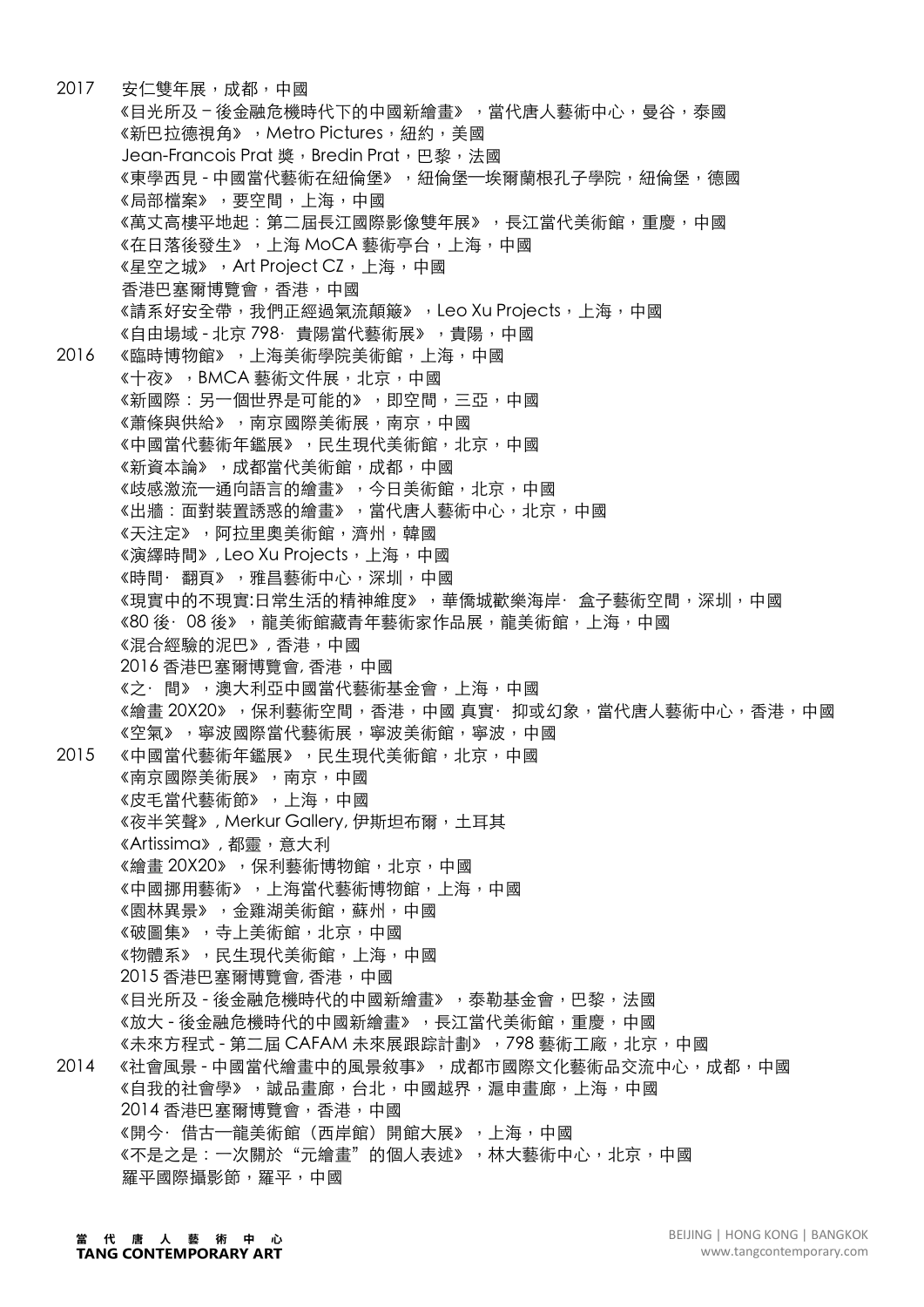《在路上•2013 - 中國青年藝術家作品提名展》, 關山月美術館,深圳, 中國 2013 《雙向刺點:作為表象的切入口,一種繪書》,蜂巢當代藝術中心,北京,中國 《消夏》,滬申畫廊,上海,中國 《溪山清遠:中國當代藝術的轉型》,聖莫妮卡藝術中心,巴塞羅那,西班牙 《威尼斯雙年展特別邀請展:歷史之路 - 威尼斯雙年展與中國當代藝術二十年》, 威尼斯軍械庫, 意⼤利/成都當代美術館,中國 《演變,先鋒當代藝術中心》,南京,中國 《2013 科隆國際藝術博覽會》,科隆,德國 《藝術實踐Ⅰ:問題與立場》,中畫廊,柏林,德國 《鏡子與影子:中國當代藝術》,印尼國家美術館,雅加達,印尼 《溪山清遠之流觴故事:中國當代新繪畫》,福岡亞洲美術館,福岡,日本 2012 《重新發電 - 第九屆上海雙年展主題展》,上海當代藝術博物館,上海,中國 《屋漏痕 - 形式的承載》, 浙江美術館, 杭州, 中國 《男孩:當代肖像》, Leo Xu Projects, 上海, 中國 《風物紀》,威內托科技藝術館,威尼斯,意大利 《無形之形 - 中國當代藝術展》,卡爾舒特藝術中心, 倫茨堡布德爾斯多爾夫, 德國 《亞現象 - CAFAM 未來展》, 中央美術學院美術館, 北京, 中國 《圓桌 - 第九屆光州雙年展特展: Ctrl+N - 非線性實踐》,光州市立美術館,光州,韓國 《依於仁,遊於藝 - 21 位中國藝術家非代表作品展》,白盒子藝術館,北京,中國 《偏看:無意識的當代藝術》,伊比利亞當代藝術中心,北京,中國 2011 《趣味的共同體: 2000年以來的中國當代藝術》, 聖保羅當代美術館, 聖保羅, 巴西 《ARCO 國際當代藝術博覽會》,馬德里,西班牙 《中國式書寫》,今日美術館,北京,中國 《關於繪畫的十九個個展》,站台中國當代藝術機構,北京,中國 《溪山清遠 - 中國新繪書》,舊金山亞洲藝術博物館,舊金山,美國 《繪畫課Ⅰ:錯覺或幻象》,楊畫廊,北京,中國 《婚禮》,Para/Site,香港,中國 《都會烏托邦 - 德意志銀行收藏展》, 香港, 中國 《觸摸》,阿拉⾥奧畫廊,北京,中國 《飛越對流層 - 新一代繪畫備忘錄》, 伊比利亞當代藝術中心, 北京, 中國 《一個人的劇場 - 80 後藝術展》, 何香凝美術館, 深圳, 中國 《剩餘的好看》,當代唐人藝術中心,北京,中國 《旅程:中國年輕藝術家的錄像近作 - 上海藝術博覽會國際當代藝術展影像單元》, 上海, 中國 《破曉》,阿拉⾥奧畫廊,北京,中國/天安,韓國 《時間的形狀 - 當代中國藝術中的多重歷史》, 伊比利亞當代藝術中心, 北京, 中國 《物色· 綿延 - 第五届成都雙年展》,成都,中國 《陽光燦爛的日子》,現代畫廊,首爾,韓國 2010 《亞洲路標 - 豐田藝術項目》, 伊比利亞當代藝術中心, 北京, 中國 《叢林 - 中國當代藝術生態管窺》,站台中國當代藝術機構,北京,中國 《改造歷史:2000-2009 年的中國新藝術》,國家會議中心,北京,中國 《2010 香港國際藝術展》, 香港會議展覽中心, 香港, 中國 《趣味的共同體:2000 年以來的中國當代藝術》,智利當代美術館,聖地亞哥,智利 《個人的面向 - 四位中國青年藝術家聯展》,阿拉里奧畫廊,紐約,美國 《70 後藝術的十個個案》,香港展覽中心,香港,中國 《溪山清遠 - 中國新繪畫》,路易斯· 布魯恩基金會,倫敦,英國 2009 《這裡發生了什麼?— 伊比利亞當代藝術中心影像檔案館開館展》, 伊比利亞當代藝術中心, 北京 中國 第四屆布拉格雙年展,卡林廳,布拉格,捷克 《當舖,維他命空間"這個店" 》,北京,中國 《亞洲城市網絡 2009,首爾市立美術館》,首爾,韓國